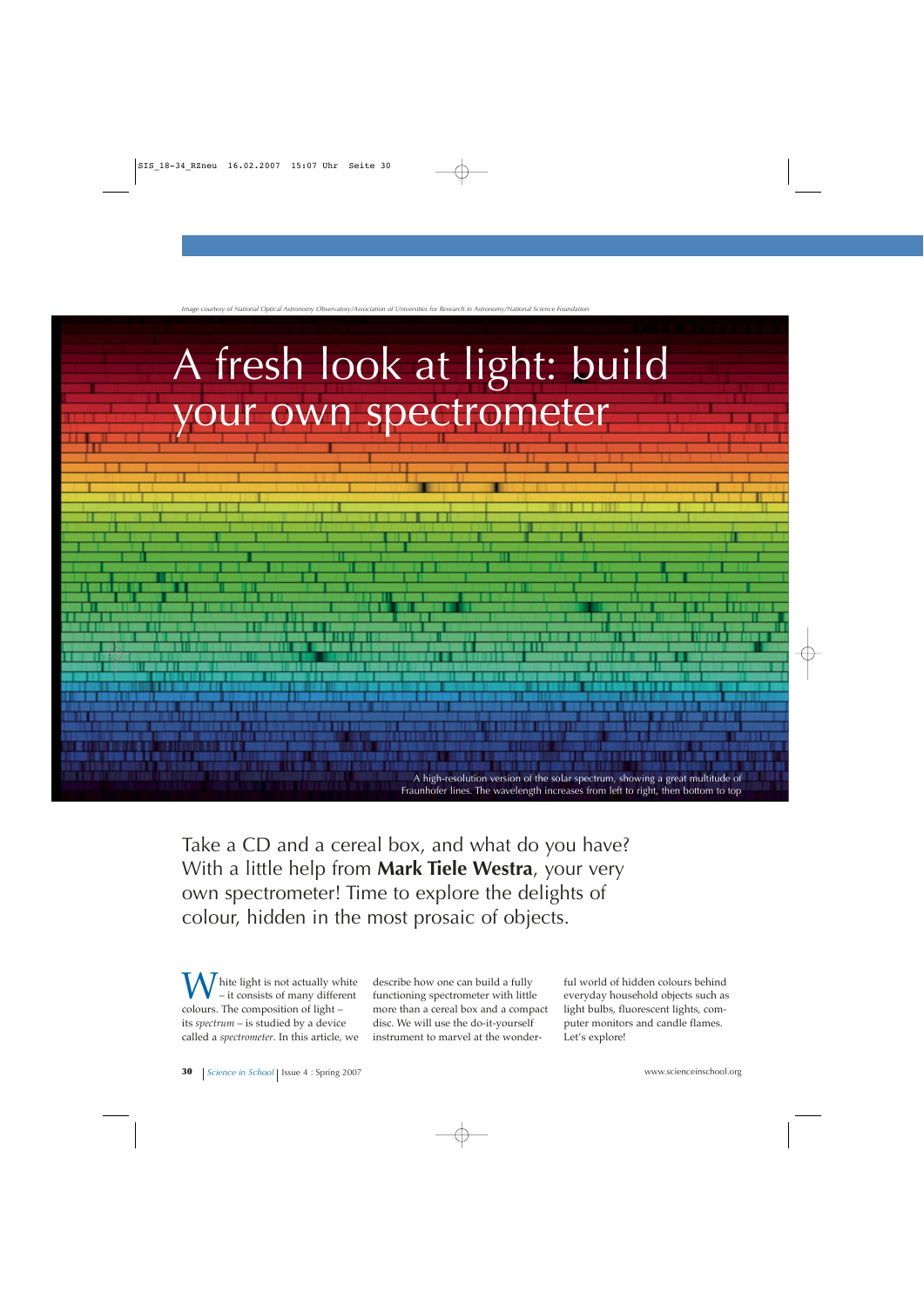# **Teaching activities**

#### **How to separate light**

There are different ways to split white light into its different colours. One way is to use a prism, like Newton did. Due to variations in refractive index, different colours follow distinct paths through the prism, causing the colours to separate.

Another way is to use a so-called *diffraction grating*, which consists of a large number of tiny grooves, placed parallel to each other on a surface, as shown below.

The interaction of the tiny grooves with the light waves leads to the different colours being reflected in different directions.

It is very fortunate that everybody has high-quality diffraction gratings at home: compact discs (CDs). The beautiful colours that can be seen when light reflects off the surface of a





CD are a clear indication that it acts like a diffraction grating. But why? The illustration above shows what a strong magnification of the surface of a CD would look like. The music is encoded in short and long pits, which are placed in a long spiral groove on the surface of the CD. The grooves, which are spaced just  $1.6 \mu m$  (1600) nm) apart, act as a grating.



# **Constructing a cereal-box spectrograph**

We can make good use of these household diffraction gratings for constructing our own spectrometer. It consists of two important elements: a CD, which separates the light into its different colours, and a narrow slit on the opposite side of the box which produces a narrow beam of light.

The slit is constructed on one side of the box using some thick paper and duct tape. A slightly fancier model can be made using the two small blades from a disposable razor, which are taped down with the sharp edges facing each other, as shown in the picture. If the slit is too broad, the spectrum will be blurred, and if it is too narrow, the spectrum will be too dim. A width of 0.2 mm seems to work well, but one can experiment. The quality of the spectra obtained is dependent on the quality of the slit, so it should be constructed with care.

On the other side of the box, a CD (the author used an empty rewritable CD) is mounted at a 60° angle to the bottom of the box. On top, a hole is



Construction of the cereal-box spectrometer. The CD is placed at a 60° angle to the bottom of the box

cut, through which the CD can be observed. Stray light is excluded from the box by covering any holes around the CD, as well as the edges of the CD, with dark tape.

To observe a spectrum, the slit is pointed towards a source of light (the closer the better), and the investigator looks down through the hole on top. Move the box around a little to get a feel for what to look at. Photos of the

observed spectra can be made using a simple digital camera, with 'macro' capability for close-up focus, attached to the box by tape or rubber bands. The camera should preferably have manual focus, as it can be difficult to get sharp spectra with auto-focus.



The spectrometer constructed by the author. The bottom-right picture shows the slit constructed from razor blades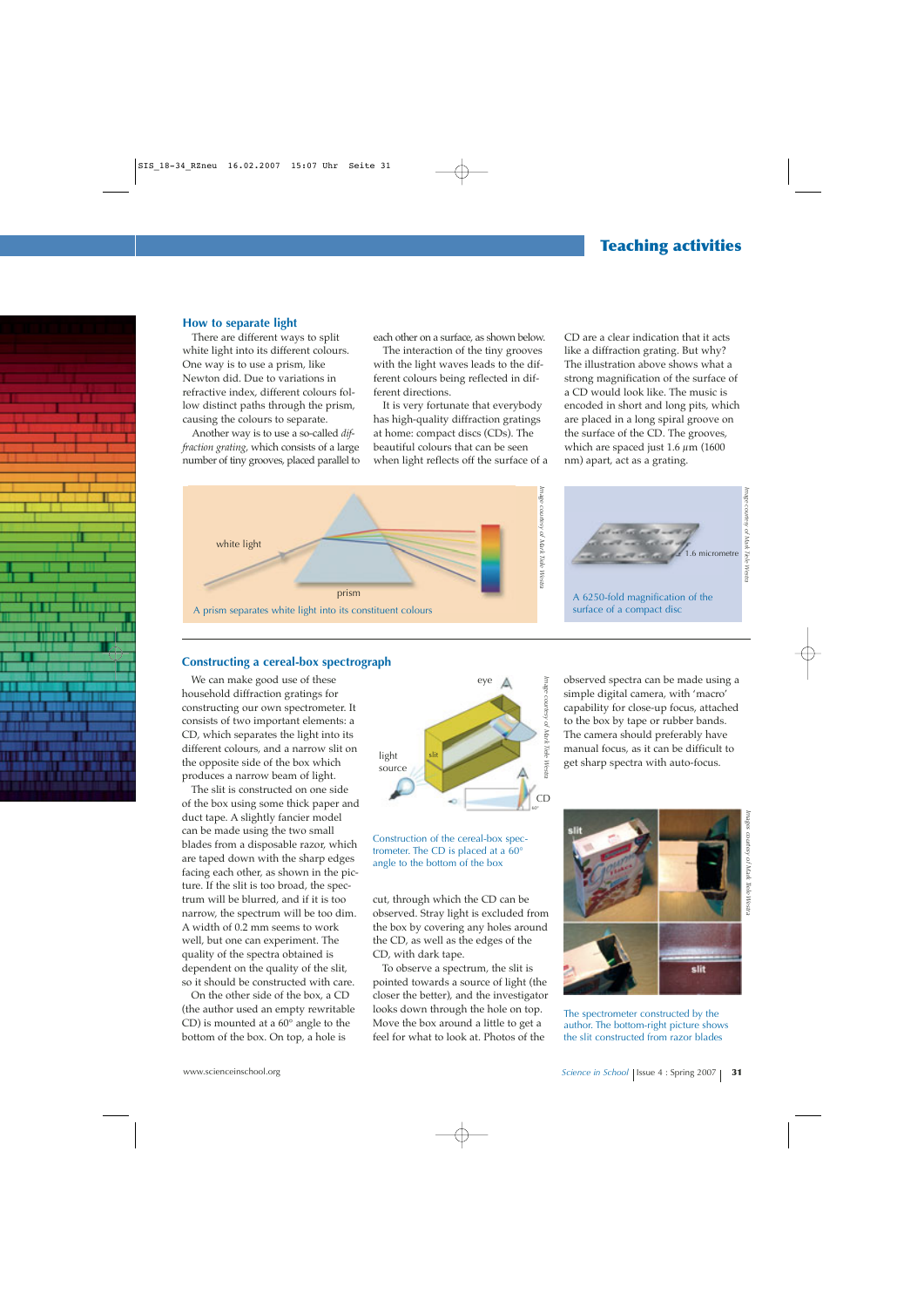

# **Measurements**

Time to experiment! Our first attempt is to look at the spectrum of an ordinary incandescent light bulb. The result is shown above. We see a nice, continuous spectrum, with all the colours of the rainbow. In a light bulb, light is produced by a very hot filament of metal.

Secondly, we look at two different fluorescent lights, which both emit white light.

The first, which is an ordinary fluorescent light, shows a number of sharp lines against the background of a continuous spectrum. These *emission lines* (see text below) are produced by low-density mercury vapour in the tube. The mercury also produces ultraviolet light, which is turned into a continuous spectrum of visible light by a thin layer of phosphor on the inside of the tube.

The second fluorescent light shows a very different spectrum. The reason is that manufacturers can vary the colour of the light by using different combinations of phosphors. The lamp illustrated uses a phosphor that emits a continuous spectrum, but this type uses so-called tri-colour phosphors: a combination of three phosphors which each has its own set of emission lines. We perceive the resulting mix of colours as white.

A small section of the screen of a laptop showing a white Word document produces the spectrum shown above. The three pixel colours that make up the image – red, green and blue – are very distinct.

- 1. Spectrum of an incandescent light bulb
- 2. Spectrum of an ordinary fluorescent light
- 3. Spectrum of a fluorescent light using tri-colour phosphors. Due to overexposure by the camera, some of the lines appear to have a slightly different colour to that which they really have. The bright yellow line in the red part of the spectrum should be red as well
- 4. The spectrum of a laptop screen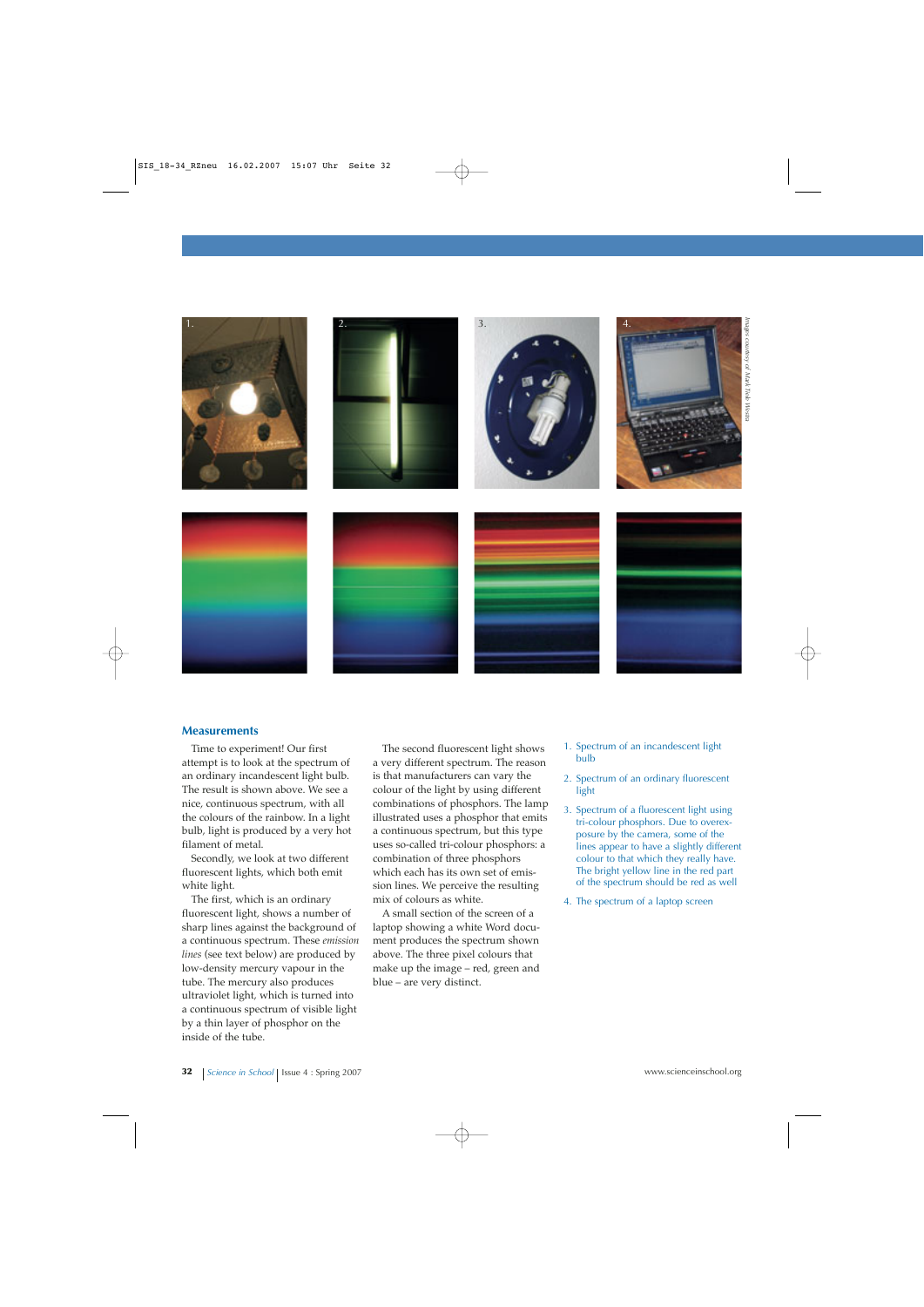#### **How spectra are formed**

Some of the spectra that can be seen with the cereal-box spectrometer have a continuous background, with the colours varying smoothly from dark red to dark blue. Others consist of sharp lines on a continuous background, sharp lines without background, or even dark lines on a continuous background, like in the solar spectrum (see right). Why all this diversity? How are spectra formed?

It is all due to the atoms. An individual atom can find itself in different energy states, depending on whether its electrons occupy their usual orbits or have been excited to higher orbits. An atom cannot have just any energy: the energy levels are sharply defined, dictated by the detailed atomic structure. When an electron jumps from one orbit to another, the change corresponds to a precise amount of energy which is emitted in the form of a single photon. The energy of the emitted photon determines its colour.

Because many different jumps are possible, each atom can emit a range of distinct colours of light. If this light is separated by a prism or a diffraction grating, each colour is visible as an *emission line* in the spectrum, which is itself called a *line spectrum*.

To demonstrate the formation of an emission line, we look at what happens when some ordinary table salt (sodium chloride, NaCl) is put in a candle flame. The upper pictures show the continuous spectrum of the flame itself, just like that of an incandescent light bulb. When a little table salt is put on a knife and held in the flame, a distinct orange line appears in the spectrum, which corresponds to the emission line of sodium (Na, at 589 nm).

An atom not only emits light, but also *absorbs* photons of the same energy that it emits. If light passes through a cold, low-density gas of atoms, the atoms in the gas absorb specific frequencies causing dark



The three types of spectra and their origin. Solids, fluids and high-pressure gases emit a continuous spectrum (top). A low-density hot gas (middle) emits a line spectrum. Finally, when light with a continuous spectrum passes through a lowdensity cold gas, specific colours of light are absorbed, leaving dark lines in an absorption spectrum

lines in the spectrum, which are called *absorption lines*.

But if all spectra are formed by atoms emitting sharply defined colours, how are continuous spectra formed? For a single atom, unaffected by external influences, the lines are indeed sharp. This is the case in a low-density gas such as in a fluorescent tube. In a higher-pressure gas, such as the Sun, and also in fluids and solids, there are frequent collisions and many other mechanisms that cause the lines to lose their sharpness and become fuzzy, leading

to a *continuous* spectrum. The three types of spectra are summarised in the illustration above.

Different atoms (and molecules) have different emission and absorption spectra. This difference can be exploited: just by looking at the light that comes from a distant object, for example the Sun or a star, we can tell which chemical elements are present. On Earth, this technique is used by shining light through a sample (often a gas) and measuring the absorption spectrum, from which the composition of the sample can be derived.



A little table salt held in a candle flame produces a sodium emission line